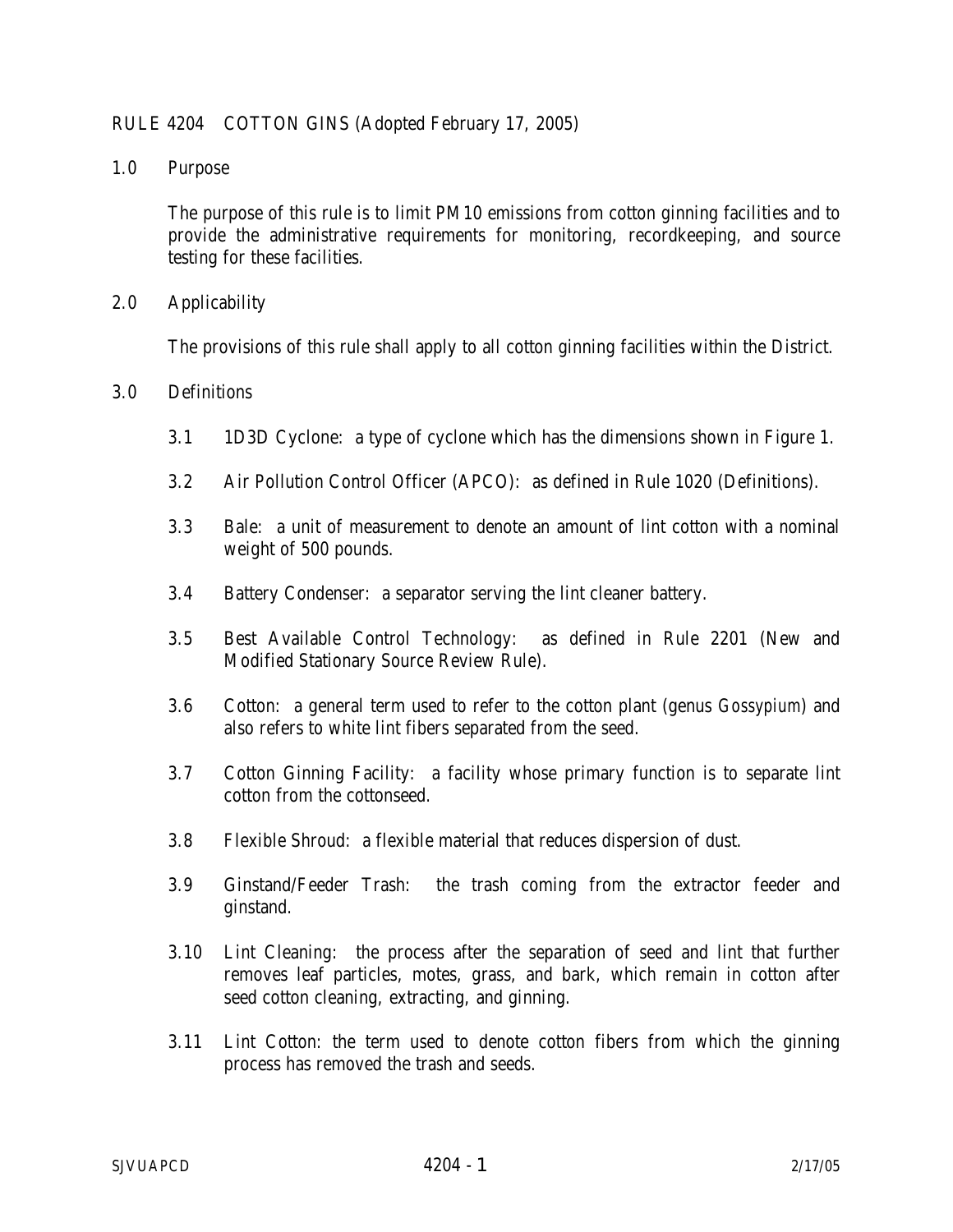- 3.12 Lint Trash: the trash material coming from lint.
- 3.13 Motes: a small group of short fibers often attached to a portion of the seed or to an immature seed.
- 3.14 Motes Cleaner Trash: the trash coming from the motes cleaner and conveyed by an air stream.
- 3.15 Overflow: a device that receives excess cotton, which exceeds the limit of the extractor/feeders fed by the distributor, and which pneumatically returns the excess cotton back to the distributor.
- 3.16 Owner/Operator: any person who is responsible for the operation of the cotton ginning facility, including, but not limited to, any person who owns, leases, supervises, or operates the equipment.
- 3.17 PM10: as defined in Rule 1020 (Definitions).
- 3.18 Precleaning: the process or processes, after unloading the cotton and before passing through the gin stand, designed primarily to remove dirt and small pieces of leaves, bracts, and other vegetative matter from seed cotton. It can include cylinder cleaners, dryers, and extractor machinery, such as bur machines, stick machines, and extractor-feeders.
- 3.19 Robber Systems: a secondary cyclone trash system, which comes after the master trash system.
- 3.20 Trash Stockpiler: the process stream that carries the trash from the ginning operation for delivery to the facility's trash pile.
- 3.21 Unloading: the system that removes unprocessed cotton from trailers or modules.
- 4.0 Exemptions
	- 4.1 Cotton ginning facilities used for research purposes and limited to throughputs of not more than 4,000 pounds of seed cotton processed per day shall be exempt from the requirements of Section 5.0. Records shall be kept as indicated in Section 6.1.
- 5.0 Requirements

 The owner/operator shall not operate a cotton ginning facility unless it meets the following requirements: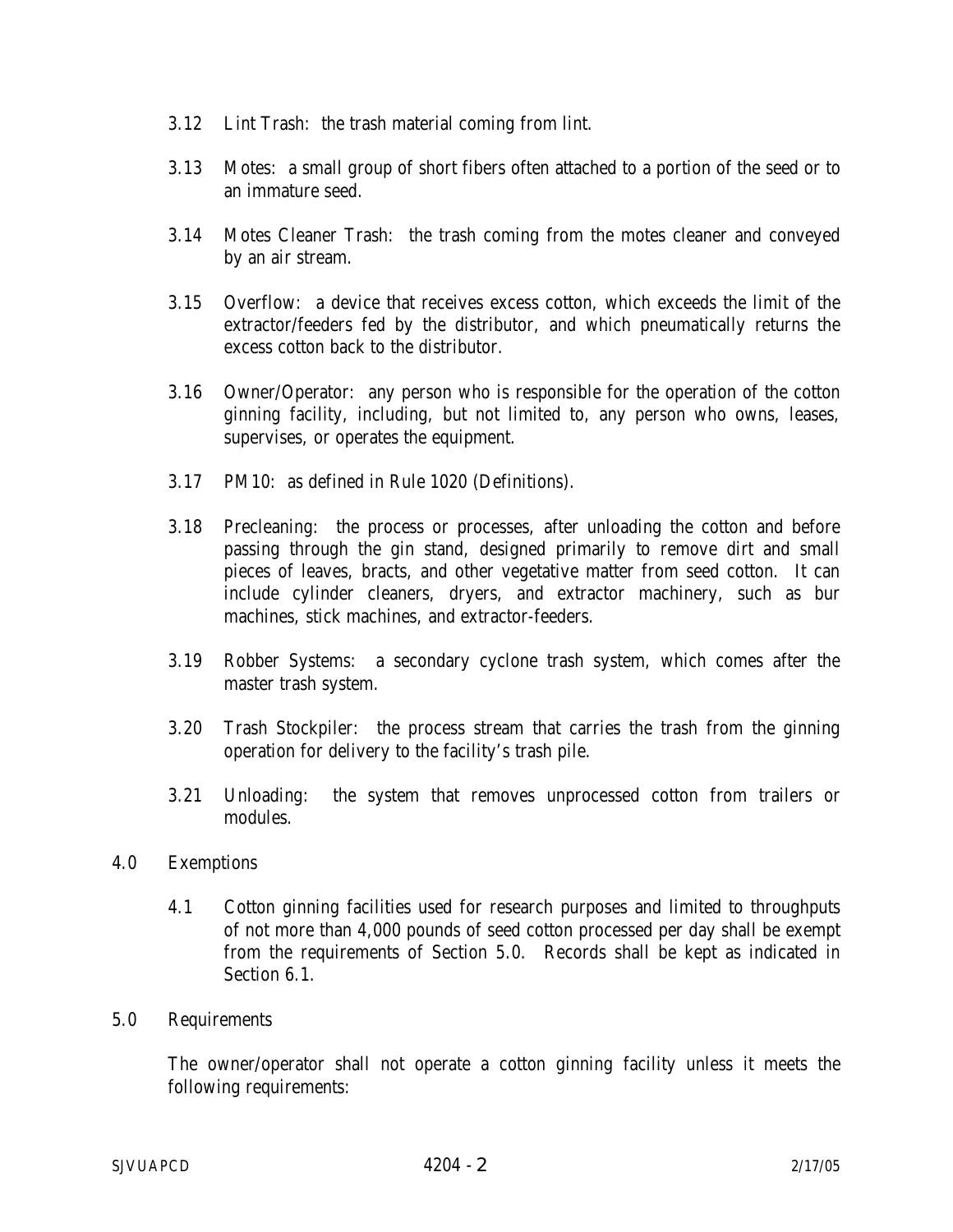- 5.1 All emission points shall be controlled by 1D3D cyclones or rotary drum filters, according to the compliance schedule in Section 7.0.
- 5.2 The inlet air velocity to the 1D3D cyclone shall be designed and maintained at an operational range of 2,800 to 3,600 feet per minute.
- 5.3 New cyclones or replacement parts of existing 1D3D cyclones shall have the dimensional characteristics of the Enhanced 1D3D cyclone shown in Figure 1 or the 1D3D with a 2D2D inlet and an expansion chamber trash outlet, as shown in Figure 2.
- 5.4 Notwithstanding Sections 5.1 and 5.3, an operator may operate an alternative control device in lieu of an Enhanced 1D3D cyclone or rotary drum filter, provided the control device is found by the District to be equivalent to Best Available Control Technology standards at the time of the analysis of the control and is approved by the APCO and the United States Environmental Protection Agency (EPA).
- 5.5 Operators may install a device, such as a pre-collector or plenum, before cyclones, provided the device undergoes engineering evaluation of its operating parameters conducted and approved by the APCO prior to its operation.
- 5.6 Effective on and after July 1, 2005, an owner/operator using a drive-under or pull-through trash collection system for load-out purposes shall not load trash into a hopper or trailer unless one or more of the following are utilized:
	- 5.6.1 The trash loading area has an enclosure with four sides that are higher than the trash auger; at least two sides shall be solid and the remaining sides shall:
		- 5.6.1.1 Have a flexible wind barrier, which extends below the top of the trash trailer sides, or
		- 5.6.1.2 Have solid doors that remain shut while trash trailers are being loaded, except as necessary to accommodate trailer movement, or
		- 5.6.1.3 Have a combination of flexible wind barriers as specified in Section 5.6.1.1 and solid doors as specified in Section 5.6.1.2.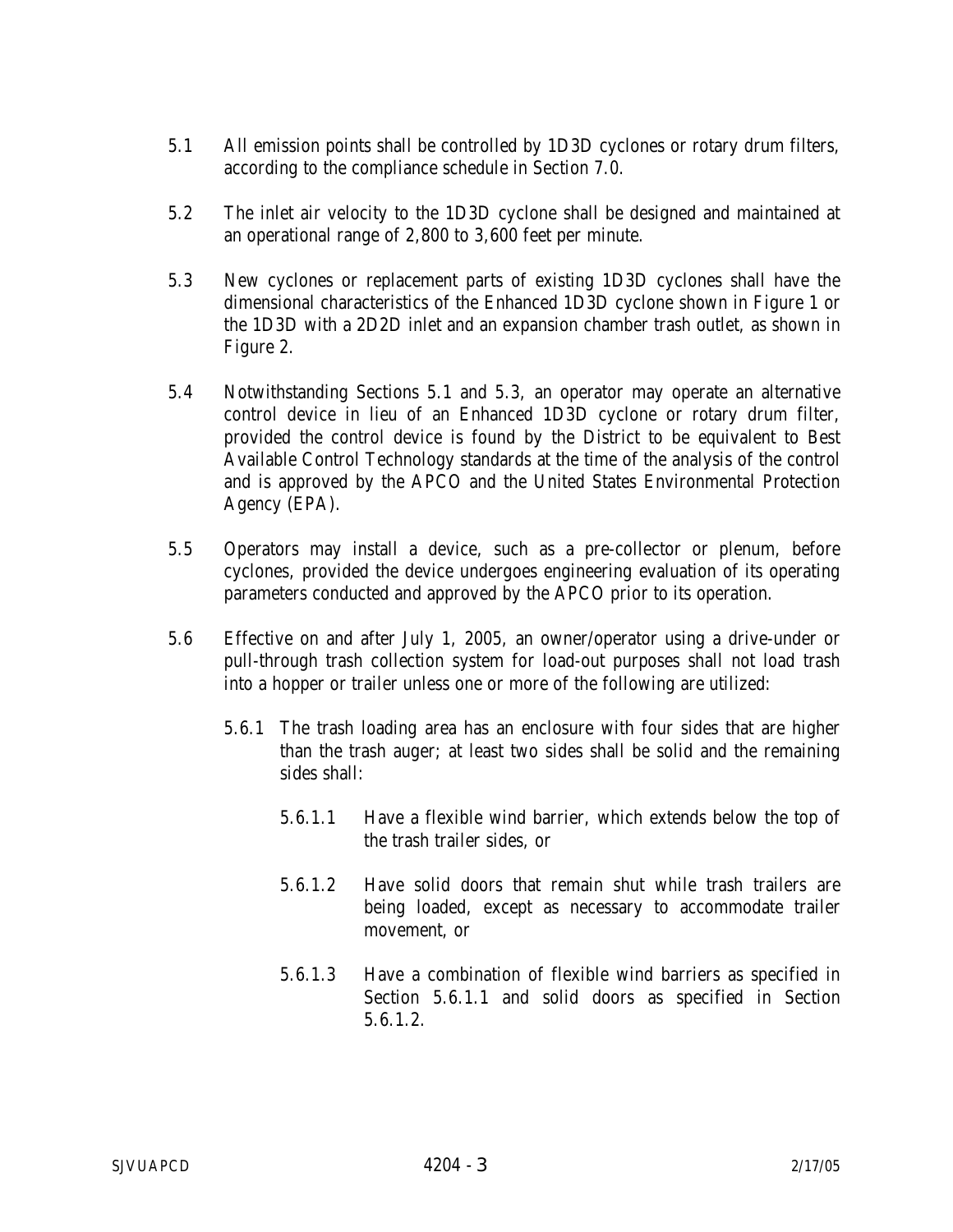- 5.6.2 A solid-sided trailer is used when there is no enclosure, and the trash auger and opening of the loading device have a flexible shroud that extends just below the top of the trailer's solid sides, or
- 5.6.3 Fugitive PM10 emissions from load-out areas are reduced by an alternative method, which is approved by the APCO and the EPA.
- 5.7 Effective on and after July 1, 2005, an owner/operator shall not operate a trash conveyance system dumping directly into a pile unless it meets the following requirements:
	- 5.7.1 Both sides of the trash auger shall be equipped with wind barriers that extend, as measured vertically prior to trash pile build-up, one foot above and three feet below the auger or with an alternative control approved by the APCO and the EPA.
	- 5.7.2 After the pile has built up to the height of the trash auger, removing material from the pile shall be performed in such a way as to prevent free-falling trash from the stockpiling system.
	- 5.7.3 Notwithstanding Section 5.7.2, if the trash stockpile is removed for the purpose of preventing the build-up of heat in the pile, the operator shall record the date of the removal and such records shall be made available to the APCO upon request.
- 6.0 Administrative Requirements
	- 6.1 Monitoring and Recordkeeping
		- 6.1.1 The owner/operator shall perform the following:
			- 6.1.1.1 Conduct daily visual inspections of the material handling systems for leaks, breaks, or other visible signs of equipment malfunctions.
			- 6.1.1.2 Maintain a record of the daily inspections, including any equipment malfunctions discovered and corrective action taken to repair the malfunction, and any source test results as required by the rule.
			- 6.1.1.3 When claiming an exemption under Section 4.0, record the total hours during which a ginning operation was conducted and the total throughput weight of unprocessed seed cotton or total weight of lint cotton produced.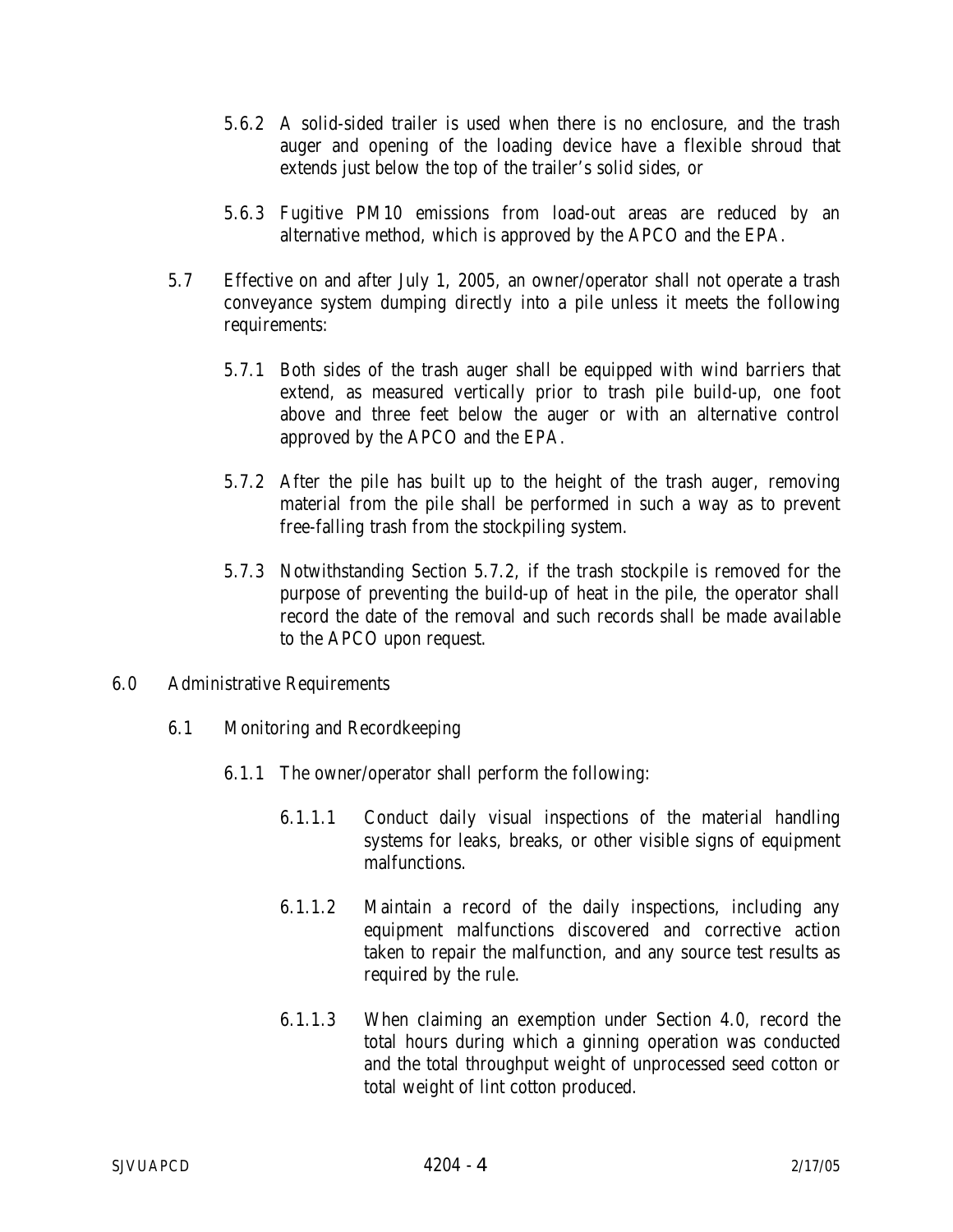- 6.1.2 Records shall be retained by the owner/operator for five years and shall be made available to the APCO upon request.
- 6.2 Source Testing
	- 6.2.1 Operators shall conduct source testing to demonstrate compliance with Section 5.2 when adding new or modifying existing control equipment, performed for the purpose of complying with this rule.
	- 6.2.2 The following test methods or alternative test methods approved by the APCO and EPA shall be used:
		- 6.2.2.1 Selection of sampling ports and traverses- EPA Method 1.
		- 6.2.2.2 Stack gas velocity and volumetric flow rate- EPA Method 2.
		- 6.2.2.3 PM10 emissions- EPA Method 201A or CARB Method 501.
- 7.0 Compliance Schedule

Owners/operators shall demonstrate and maintain compliance with the control requirements on and after the first day of operation after the indicated compliance dates.

| Table 2<br><b>Compliance Schedule</b>                                                                                                  |                         |
|----------------------------------------------------------------------------------------------------------------------------------------|-------------------------|
| <b>Control Requirement</b>                                                                                                             | <b>Compliance Dates</b> |
| Install 1D3D cyclones on all unloading, #1 precleaning,<br>#2 precleaning, and #3 precleaning emission points.                         | July 1, 2006            |
| Install 1D3D cyclones on all overflow, gin stand/feeder<br>trash, motes, motes cleaner trash, and trash stockpiler<br>emission points. | July 1, 2007            |
| Install 1D3D cyclones on all $#1$ and $#2$ lint cleaning, lint<br>trash, robber systems, and battery condenser emission<br>points.     | July 1, 2008            |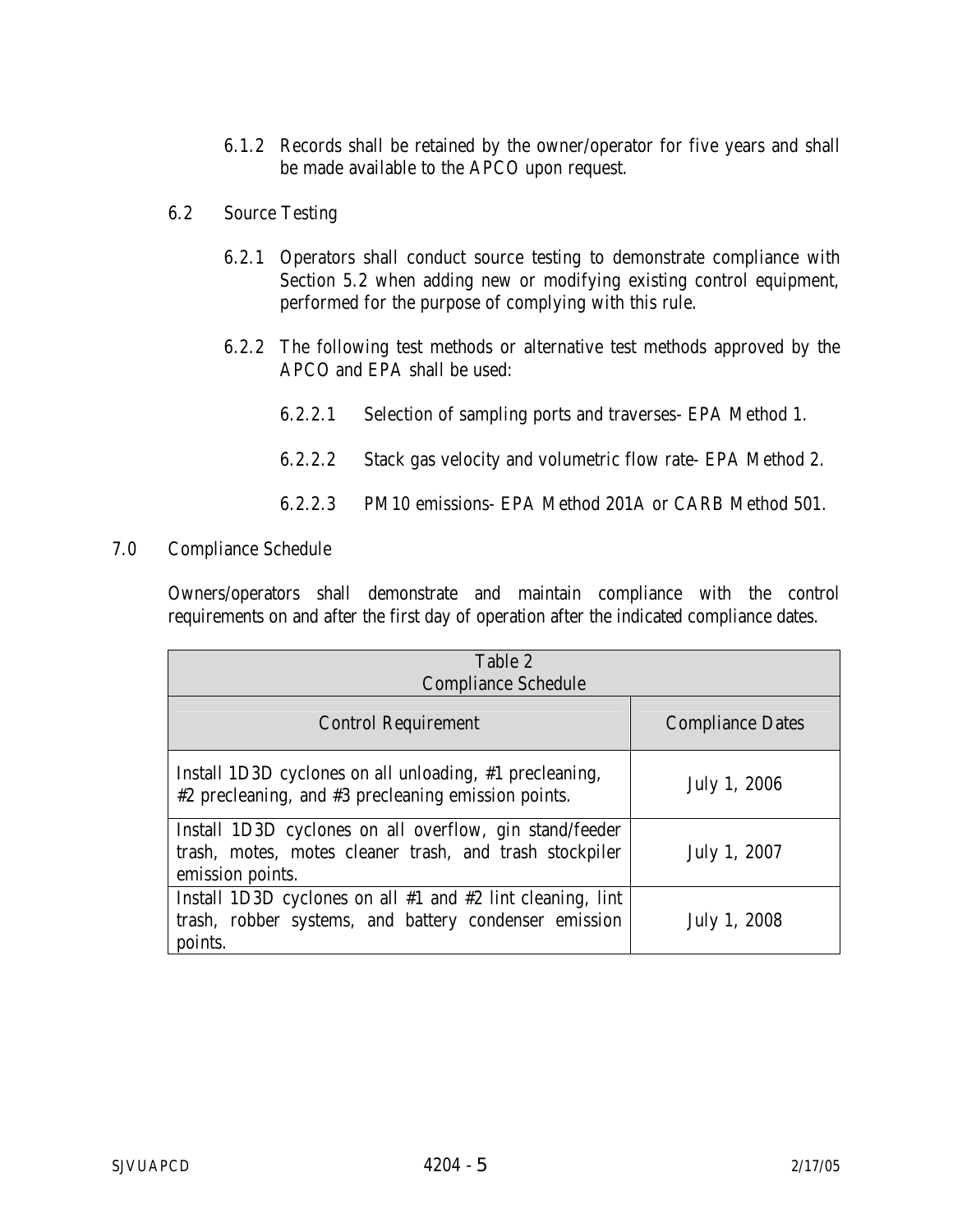

Figure 1, 1D3D Cyclone Dimensions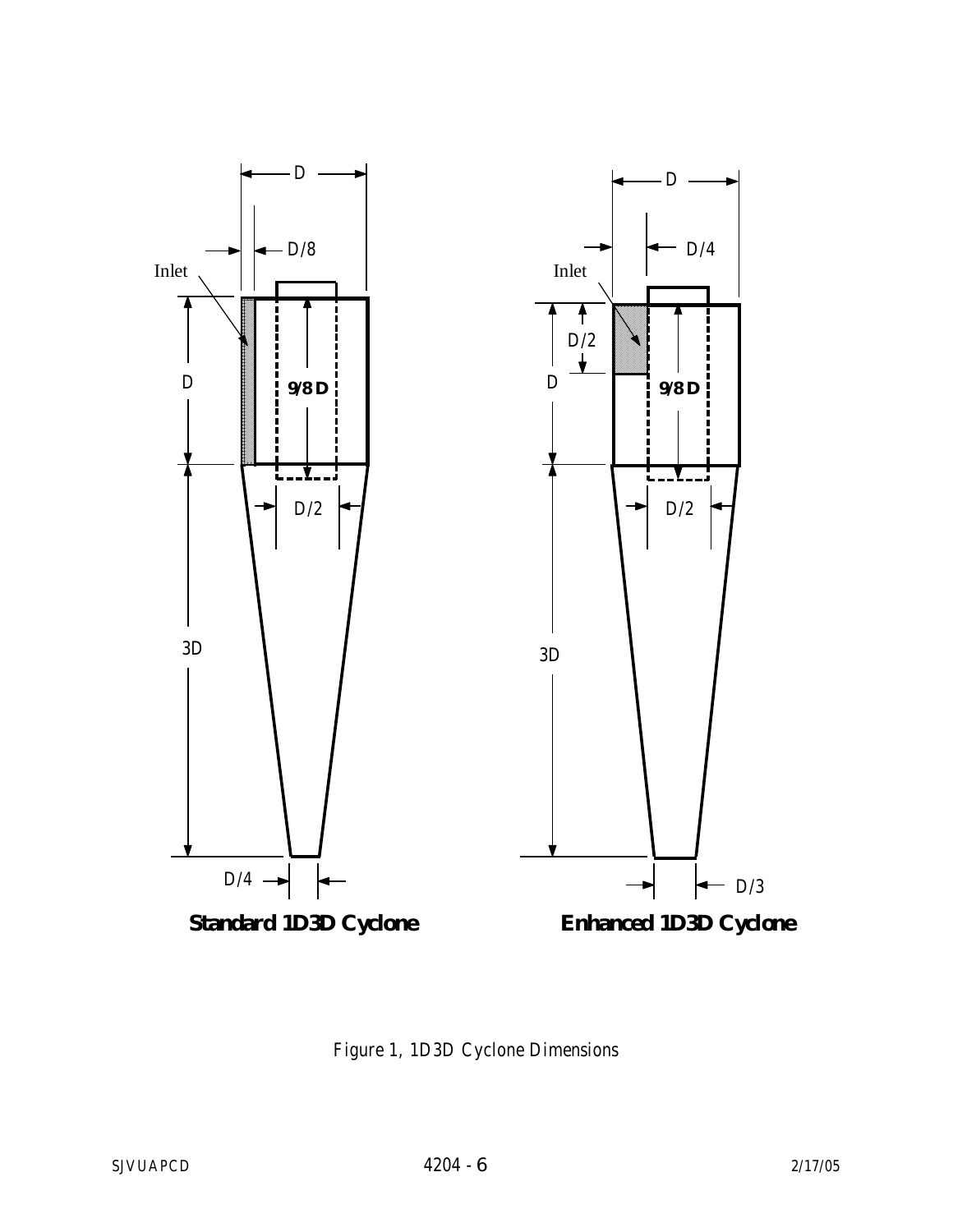

Figure 2, 1D3D Cyclone with Expansion Chamber